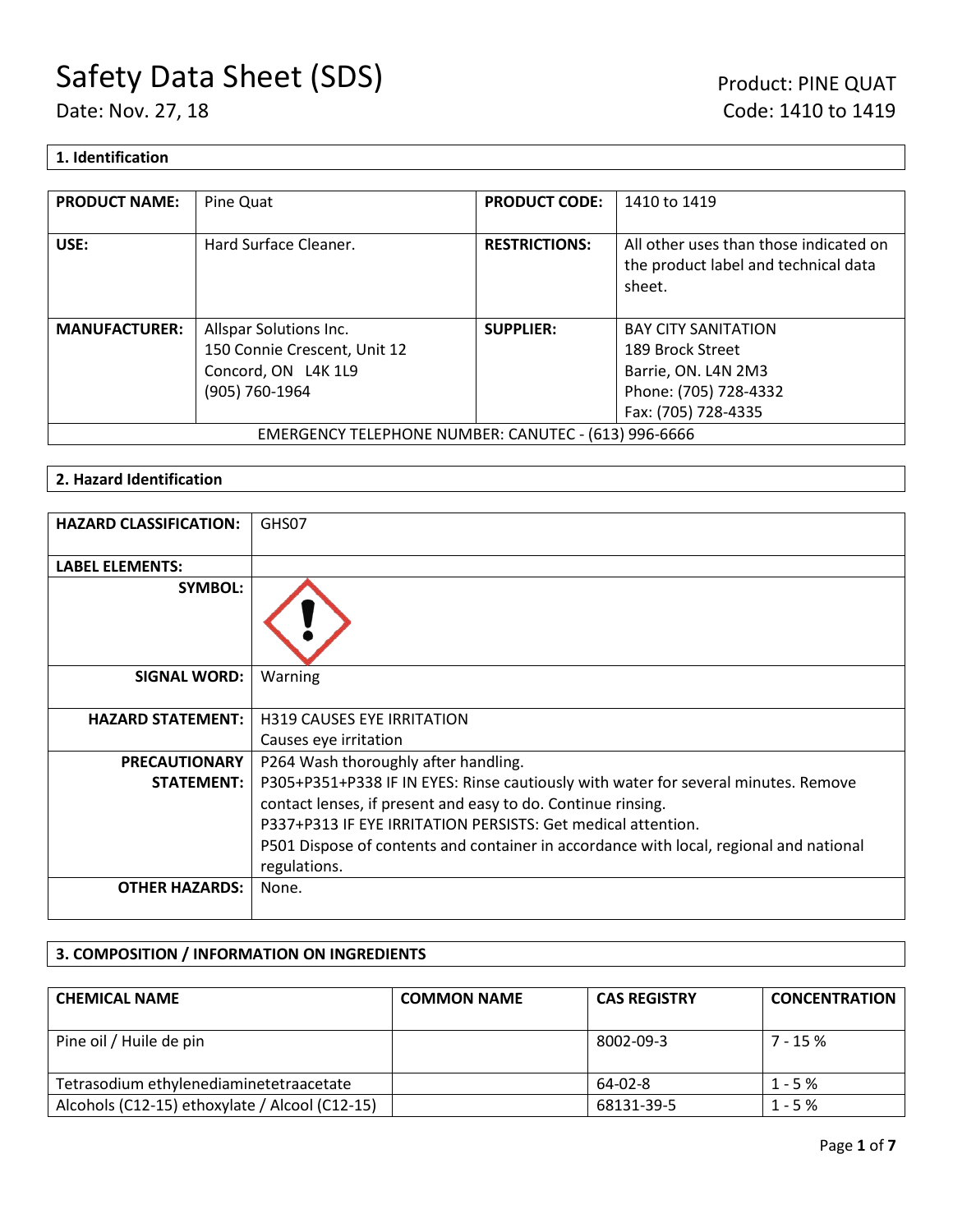## Safety Data Sheet (SDS) Product: PINE QUAT

## éthoxylate For production reasons a range is given. There are no additional ingredients present which, within the current knowledge of the supplier and in the concentrations applicable, are classified as hazardous to health or the environment and hence require reporting in this section NOTE: Confidential business information rules can apply.

## **4. FIRST-AID MEASURES**

| <b>FIRST-AID MEASURES BY ROUTE OF EXPOSURE:</b> |                                                                                         |  |
|-------------------------------------------------|-----------------------------------------------------------------------------------------|--|
| <b>INHALATION:</b>                              | Remove victim to fresh air and keep at rest in a position comfortable for breathing.    |  |
|                                                 | Get medical attention.                                                                  |  |
| <b>SKIN CONTACT:</b>                            | Remove immediately all contaminated clothing. Wash with soap and water and rinse        |  |
|                                                 | thoroughly. If skin irritation or a rash occurs: Get medical advice/attention.          |  |
| <b>EYE CONTACT:</b>                             | Immediately flush eyes with plenty of water, occasionally lifting the upper and lower   |  |
|                                                 | eyelids. Check for and remove any contact lenses. Continue to rinse for at least 10     |  |
|                                                 | minutes. Get medical attention.                                                         |  |
| <b>INGESTION:</b>                               | Wash out mouth with water. If material has been swallowed and the exposed person        |  |
|                                                 | is conscious, give small quantities of water to drink. Stop if the exposed person feels |  |
|                                                 | sick as vomiting may be dangerous. Do not induce vomiting unless directed to do so      |  |
|                                                 | by medical personnel. If vomiting occurs, the head should be kept low so that vomit     |  |
|                                                 | does not enter the lungs. If unconscious, place in recovery position and get medical    |  |
|                                                 | attention immediately. Maintain an open airway. Get medical attention immediately.      |  |
|                                                 | Call a poison center or physician.                                                      |  |
| <b>MOST IMPORTANT SYMPTOMS</b>                  | None known.                                                                             |  |
| <b>AND EFFECTS (ACUTE OR</b>                    |                                                                                         |  |
| DELAYED):                                       |                                                                                         |  |
| <b>IMMEDIATE MEDICAL</b>                        | Treat symptomatically. Contact poison treatment specialist immediately if large         |  |
| <b>ATTENTION AND SPECIAL</b>                    | quantities have been ingested.                                                          |  |
| <b>TREATMENT IF NECESSARY:</b>                  |                                                                                         |  |

## **5. FIRE-FIGHTING MEASURES**

| <b>SUITABLE EXTINGUISHING MEDIA:</b>     | CO2, sand, extinguishing powder for surrounding fire.                   |
|------------------------------------------|-------------------------------------------------------------------------|
| <b>UNSUITABLE EXTINGUISHING MEDIA:</b>   | <b>NAV</b>                                                              |
| <b>SPECIFIC HAZARDS ARISING FROM THE</b> | In case of accidental fire and extreme heat conditions, the following   |
| <b>HAZARDOUS PRODUCT:</b>                | gaseous products can be released after water evaporation: hydrocarbons, |
|                                          | carbon monoxides and dioxides (COx) and nitrogen dioxide (NOx).         |
| SPECIAL PROTECTIVE EQUIPMENT AND         | No special measures required                                            |
| <b>PRECAUTIONS FOR FIREFIGHTERS:</b>     |                                                                         |
| <b>ADDITIONAL INFORMATION:</b>           | This product is not flammable                                           |

#### **6. ACCIDENTAL RELEASE MEASURES**

| PERSONAL PRECAUTIONS, PROTECTIVE           | Wear recommended protective equipment(s). Keep unprotected         |  |
|--------------------------------------------|--------------------------------------------------------------------|--|
| <b>EQUIPMENT AND EMERGENCY PROCEDURES:</b> | persons away.                                                      |  |
| <b>METHODS AND MATERIALS FOR</b>           | SMALL SPILL: Stop leak if without risk. Move containers from spill |  |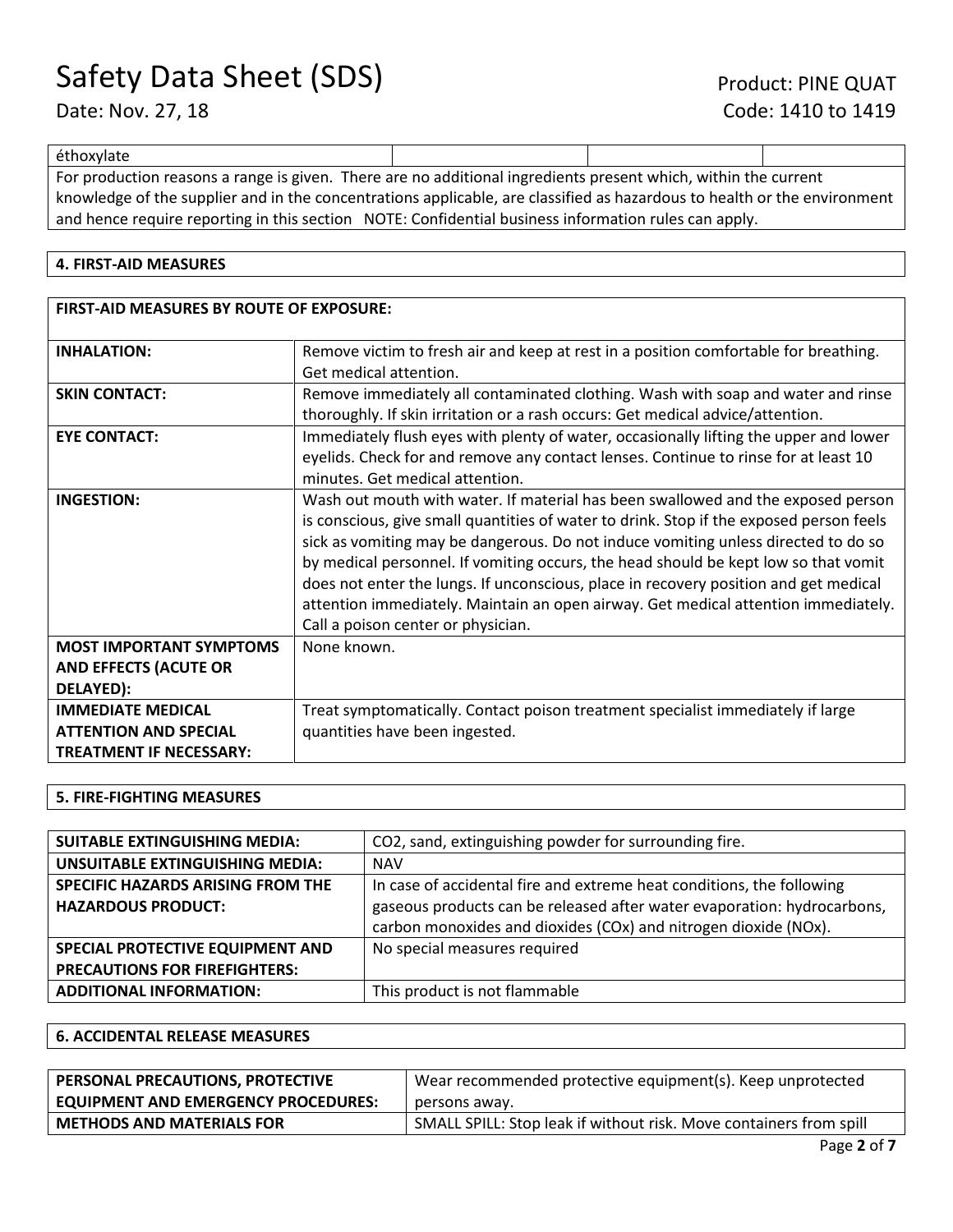| <b>CONTAINMENT AND CLEANING UP:</b> |                                                                       |
|-------------------------------------|-----------------------------------------------------------------------|
|                                     | area. Dilute with water and mop up. Alternatively absorb with an      |
|                                     | inert dry material and place in an appropriate waste disposal         |
|                                     | container. Dispose of via a licensed waste disposal contractor.       |
|                                     | LARGE SPILL: Stop leak if without risk. Move containers from spill    |
|                                     | area. Approach release from upwind. Prevent entry into sewers,        |
|                                     | water courses, basements or confined areas. Wash spillages into an    |
|                                     | effluent treatment plant or proceed as follows. Contain and collect   |
|                                     | spillage with non-combustible, absorbent material e.g. sand, earth,   |
|                                     | vermiculite or diatomaceous earth and place in container for          |
|                                     | disposal according to local regulations (see Section 13). The spilled |
|                                     | material may be neutralized vinegar or citric acid. Dispose of via a  |
|                                     | licensed waste disposal contractor. Contaminated absorbent            |
|                                     | material may pose the same hazard as the spilled product. Note: see   |
|                                     | Section 1 for emergency contact information and Section 13 for        |
|                                     | waste disposal.                                                       |

## **7. HANDLING AND STORAGE**

| <b>PRECAUTIONS FOR SAFE HANDLING:</b>                                         | Put on appropriate personal protective equipment (see Section 8). Do not<br>get in eyes or on skin or clothing. Do not breathe vapour or mist. Do not<br>ingest. If during normal use the material presents a respiratory hazard, use<br>only with adequate ventilation or wear appropriate respirator. Keep in the<br>original container or an approved alternative made from a compatible<br>material, kept tightly closed when not in use. Keep away from acids and<br>oxidizers. Empty containers retain product residue and can be hazardous.<br>Do not reuse container. |
|-------------------------------------------------------------------------------|-------------------------------------------------------------------------------------------------------------------------------------------------------------------------------------------------------------------------------------------------------------------------------------------------------------------------------------------------------------------------------------------------------------------------------------------------------------------------------------------------------------------------------------------------------------------------------|
| <b>CONDITIONS FOR SAFE STORAGE</b><br><b>INCLUDING INCOMPATIBLE MATERIAL:</b> | Store in accordance with local regulations. Store in original container<br>protected from direct sunlight in a dry, cool and well-ventilated area, away<br>from incompatible materials (see Section 10) and food and drink.<br>Containers that have been opened must be carefully resealed and kept<br>upright to prevent leakage. Do not store in unlabeled containers. Use<br>appropriate containment to avoid environmental contamination.                                                                                                                                 |

## **8. EXPOSURE CONTROLS / PERSONAL PROTECTION**

**CONTROL PARAMETERS, INCLUDING OCCUPATIONAL EXPOSURE GUIDELINES OR BIOLOGICAL EXPOSURE LIMITS AND THE SOURCE OF THOSE VALUES:**

| <b>APPROPRIATE ENGINEERING</b><br><b>CONTROLS:</b> | Ensure appropriate aeration and ventilation.                                |
|----------------------------------------------------|-----------------------------------------------------------------------------|
| <b>INDIVIDUAL PROTECTION MEASURES</b>              | Avoid contact with the eyes and skin. Do not breathe dust, fume, gas, mist, |
| (E.G. PERSONAL PROTECTIVE                          | vapours or spray. Immediately remove all soiled and contaminated clothing.  |
| <b>EQUIPMENT):</b>                                 | Wash hands before breaks and at the end of work. Keep away from             |
|                                                    | foodstuffs, beverages and feed.                                             |
|                                                    | Breathing equipment: If airborne concentrations are above the permissible   |
|                                                    | exposure limit or arc not known, use NIOSH-approved respirators.            |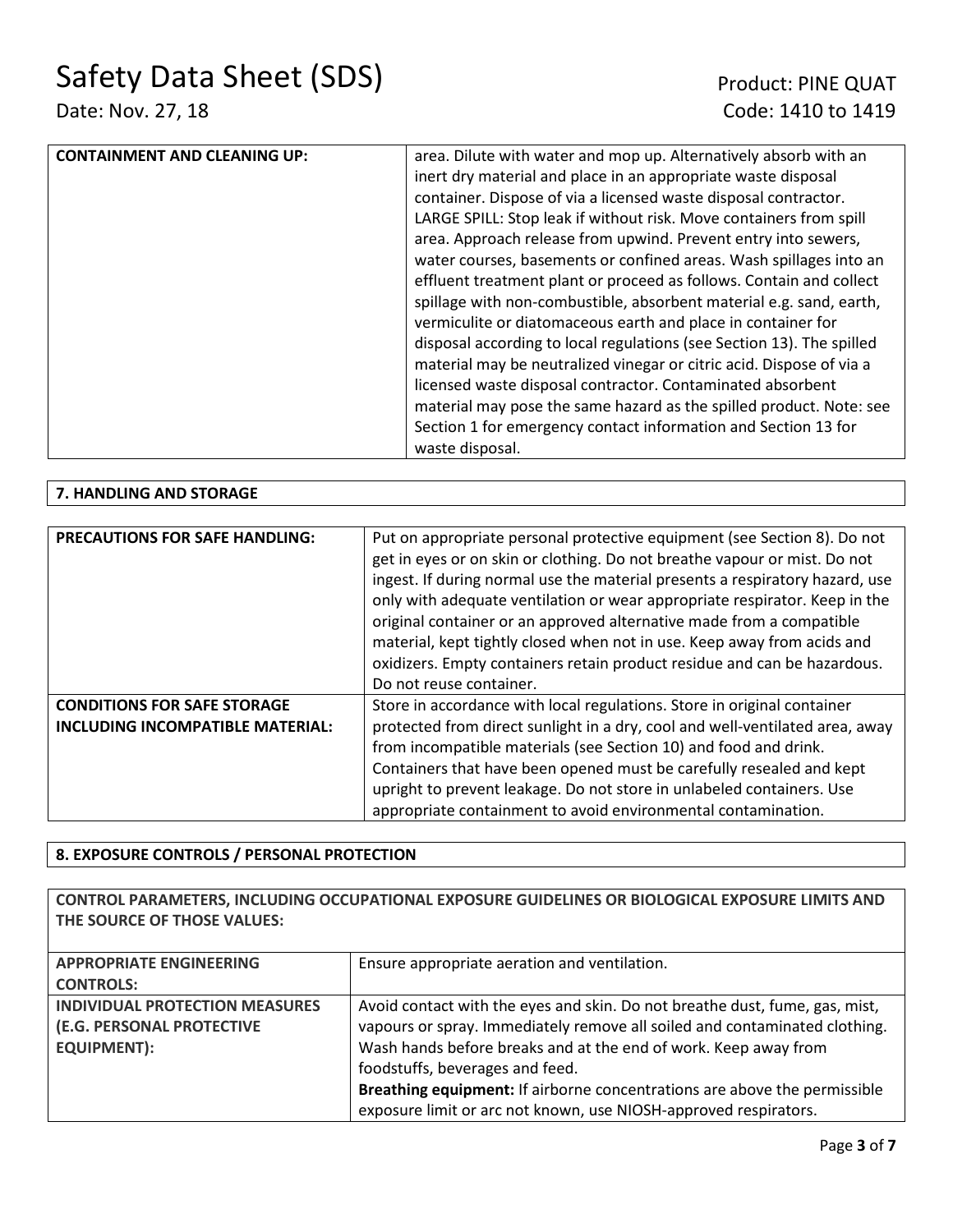# Safety Data Sheet (SDS) Product: PINE QUAT

| Respirators should be selected based on the form and concentration of            |
|----------------------------------------------------------------------------------|
| contaminants in air, and in accordance with OSHA (29 CFR 1910.134). Advice       |
| should be sought from respiratory protection specialists                         |
| Protection of hands: Chemical-resistant, impervious gloves complying with        |
| an approved standard should be worn at all times when handling chemical          |
| products if a risk assessment indicates this is necessary.                       |
| Eye protection: Safety eyewear complying with an approved standard should        |
| be used when a risk assessment indicates this is necessary to avoid exposure     |
| to liquid splashes, mists, gases or dusts. If contact is possible, the following |
| protection should be worn, unless the assessment indicates a higher degree       |
| of protection: chemical splash goggles and/or face shield. Safety glasses with   |
| side-shields.                                                                    |
| <b>Body protection:</b> Personal protective equipment for the body should be     |
| selected based on the task being performed and the risks involved and            |
| should be approved by a specialist before handling this product.                 |
| Recommended: safety apron                                                        |

## **9. PHYSICAL AND CHEMICAL PROPERTIES**

| <b>APPEARANCE</b>            | Green Liquid            | <b>PH</b>                    | $9.5 (+/- 0.5)$    |
|------------------------------|-------------------------|------------------------------|--------------------|
| <b>ODOUR</b>                 | Pine Odour              | <b>ODOUR THRESHOLD</b>       | <b>NAV</b>         |
| <b>MELTING POINT</b>         | <b>NAV</b>              | <b>FREEZING POINT</b>        | $\sim 0^{\circ}$ C |
| <b>INITIAL BOILING POINT</b> | $\sim$ 100 $^{\circ}$ C | <b>FLASH POINT</b>           | <b>NAP</b>         |
| <b>EVAPORATION RATE</b>      | <b>NAV</b>              | <b>FLAMMABILITY</b>          | <b>NAP</b>         |
| <b>LOWER FLAMMABLE LIMIT</b> | <b>NAP</b>              | <b>UPPER FLAMMABLE LIMIT</b> | <b>NAP</b>         |
| <b>VAPOUR PRESSURE</b>       | <b>NAV</b>              | <b>VAPOUR DENSITY</b>        | <b>NAV</b>         |
| <b>RELATIVE DENSITY</b>      | 1.04                    | <b>SOLUBILITY</b>            | Complete in water  |
| <b>PARTITION COEFFICIENT</b> | <b>NAV</b>              | <b>AUTO-IGNITION</b>         | <b>NAP</b>         |
|                              |                         | <b>TEMPERATURE</b>           |                    |
| <b>DECOMPOSITION</b>         | <b>NAV</b>              | <b>VISCOSITY</b>             | 500 - 2,000 cps    |
| <b>TEMPERATURE</b>           |                         |                              |                    |

## **10. STABILITY AND REACTIVITY**

| <b>REACTIVITY:</b>                         | No specific test data related to reactivity available for this product or its |
|--------------------------------------------|-------------------------------------------------------------------------------|
|                                            | ingredients.                                                                  |
| <b>CHEMICAL STABILITY:</b>                 | The product is stable.                                                        |
| <b>POSSIBILITY OF HAZARDOUS REACTIONS:</b> | Under normal conditions of storage and use, hazardous reactions will not      |
|                                            | occur.                                                                        |
| <b>CONDITIONS TO AVOID:</b>                | No specific data.                                                             |
| <b>INCOMPATIBLE MATERIALS:</b>             | Attacks many metals producing extremely flammable hydrogen gas                |
|                                            | which can form explosive mixtures with air. Reactive or incompatible          |
|                                            | with the following materials: strong acids, oxidizers                         |
| <b>HAZARDOUS DECOMPOSITION PRODUCTS:</b>   | Under normal conditions of storage and use, hazardous decomposition           |
|                                            | products should not be produced.                                              |
|                                            |                                                                               |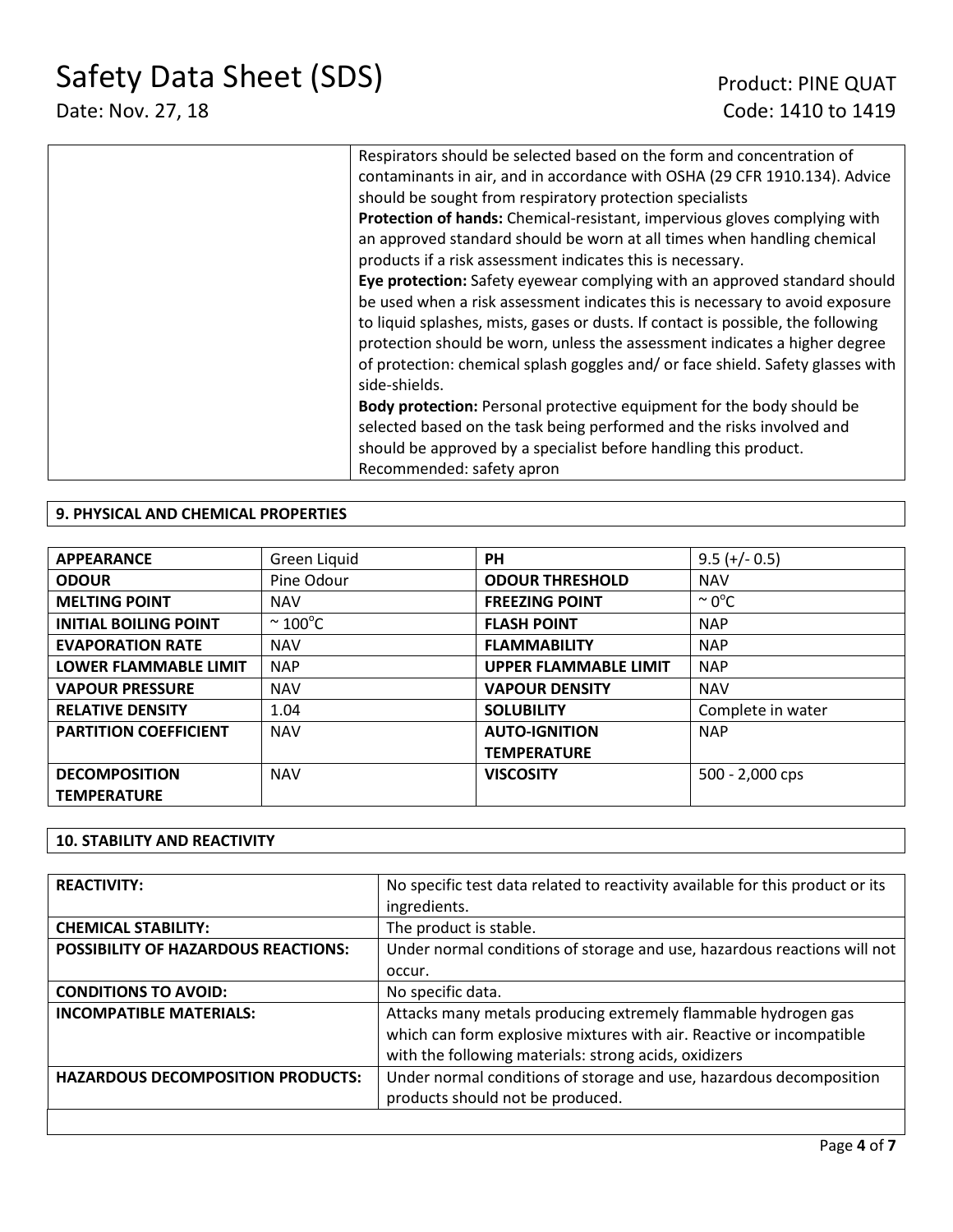#### **11. TOXICOLOGICAL INFORMATION**

| ROUTES OF ENTRY: Oral, Dermal, Inhalation.                                                               |                                                                      |                                                                                                                                                 |                                                                                                                                                                   |  |
|----------------------------------------------------------------------------------------------------------|----------------------------------------------------------------------|-------------------------------------------------------------------------------------------------------------------------------------------------|-------------------------------------------------------------------------------------------------------------------------------------------------------------------|--|
| Pine oil / Huile de pin                                                                                  |                                                                      | LD50 (Oral)<br>LD50 (Dermal)<br>LC50 (Inhalation, 4 hr)<br>Skin irritation / Irritation<br>cutanée<br>Skin Sensitizer / Sensibilisant<br>cutané | 3,200 mg/kg (rat)<br>>5,000 mg/kg (rabbit)<br>No information available / Aucune<br>information de disponible<br>Irritant / Irritant<br>Sensitizer / Sensibilisant |  |
| Tetrasodium ethylenediaminetetraacetate                                                                  |                                                                      | LD50 (Oral)<br>LD50 (Dermal)<br>LC50 (Inhalation, 4 hr)                                                                                         | 3,030 mg/kg (rat)<br>>5,000 mg/kg (rabbit)<br>No information available / Aucune<br>information de disponible                                                      |  |
| Alcohols (C12-15) ethoxylate /                                                                           |                                                                      | LD50 (Oral)                                                                                                                                     | >5,000 mg/kg (rat)                                                                                                                                                |  |
| Alcool (C12-15) éthoxylate                                                                               |                                                                      | LD50 (Dermal)                                                                                                                                   | >5,000 mg/kg (rabbit)                                                                                                                                             |  |
|                                                                                                          |                                                                      | LC50 (Inhalation, 4 hr)                                                                                                                         | No information available / Aucune                                                                                                                                 |  |
|                                                                                                          |                                                                      |                                                                                                                                                 | information de disponible                                                                                                                                         |  |
|                                                                                                          |                                                                      | SYMPTOMS RELATED TO THE PHYSICAL, CHEMICAL AND TOXICOLOGICAL CHARACTERISTICS:                                                                   |                                                                                                                                                                   |  |
| IF ON THE SKIN:                                                                                          |                                                                      |                                                                                                                                                 | CORROSIVE: Adverse symptoms may include the following: pain or irritation redness blistering                                                                      |  |
|                                                                                                          | may occur                                                            |                                                                                                                                                 |                                                                                                                                                                   |  |
| IF ON THE EYE:                                                                                           |                                                                      | CORROSIVE: Adverse symptoms may include the following: pain watering redness                                                                    |                                                                                                                                                                   |  |
| <b>AFTER INGESTION:</b>                                                                                  | CORROSIVE: Adverse symptoms may include the following: stomach pains |                                                                                                                                                 |                                                                                                                                                                   |  |
| <b>SENSITIZATION:</b>                                                                                    | No sensitizing effects known                                         |                                                                                                                                                 |                                                                                                                                                                   |  |
|                                                                                                          |                                                                      |                                                                                                                                                 | DELAYED AND IMMEDIATE EFFECTS, AND CHRONIC EFFECTS FROM SHORT-TERM AND LONG-TERM EXPOSURE:                                                                        |  |
| Prolonged or frequent contact can cause eczema and inflammation of the skins as a results of degreasing. |                                                                      |                                                                                                                                                 |                                                                                                                                                                   |  |
|                                                                                                          |                                                                      |                                                                                                                                                 | ADDITIONAL TOXICOLOGICAL INFORMATION: The product shows the following dangers according to internally                                                             |  |
| approved calculation methods for preparations: Irritant                                                  |                                                                      |                                                                                                                                                 |                                                                                                                                                                   |  |
| <b>CARCINOGENIC CATEGORIES:</b> None of the ingredients are listed                                       |                                                                      |                                                                                                                                                 |                                                                                                                                                                   |  |
| General : No known significant effects or critical hazards.                                              |                                                                      |                                                                                                                                                 |                                                                                                                                                                   |  |
| Carcinogenicity: No known significant effects or critical hazards.                                       |                                                                      |                                                                                                                                                 |                                                                                                                                                                   |  |
| Mutagenicity : No known significant effects or critical hazards.                                         |                                                                      |                                                                                                                                                 |                                                                                                                                                                   |  |
| Teratogenicity: No known significant effects or critical hazards.                                        |                                                                      |                                                                                                                                                 |                                                                                                                                                                   |  |
| Developmental effects : No known significant effects or critical hazards.                                |                                                                      |                                                                                                                                                 |                                                                                                                                                                   |  |
| Fertility effects : No known significant effects or critical hazards.                                    |                                                                      |                                                                                                                                                 |                                                                                                                                                                   |  |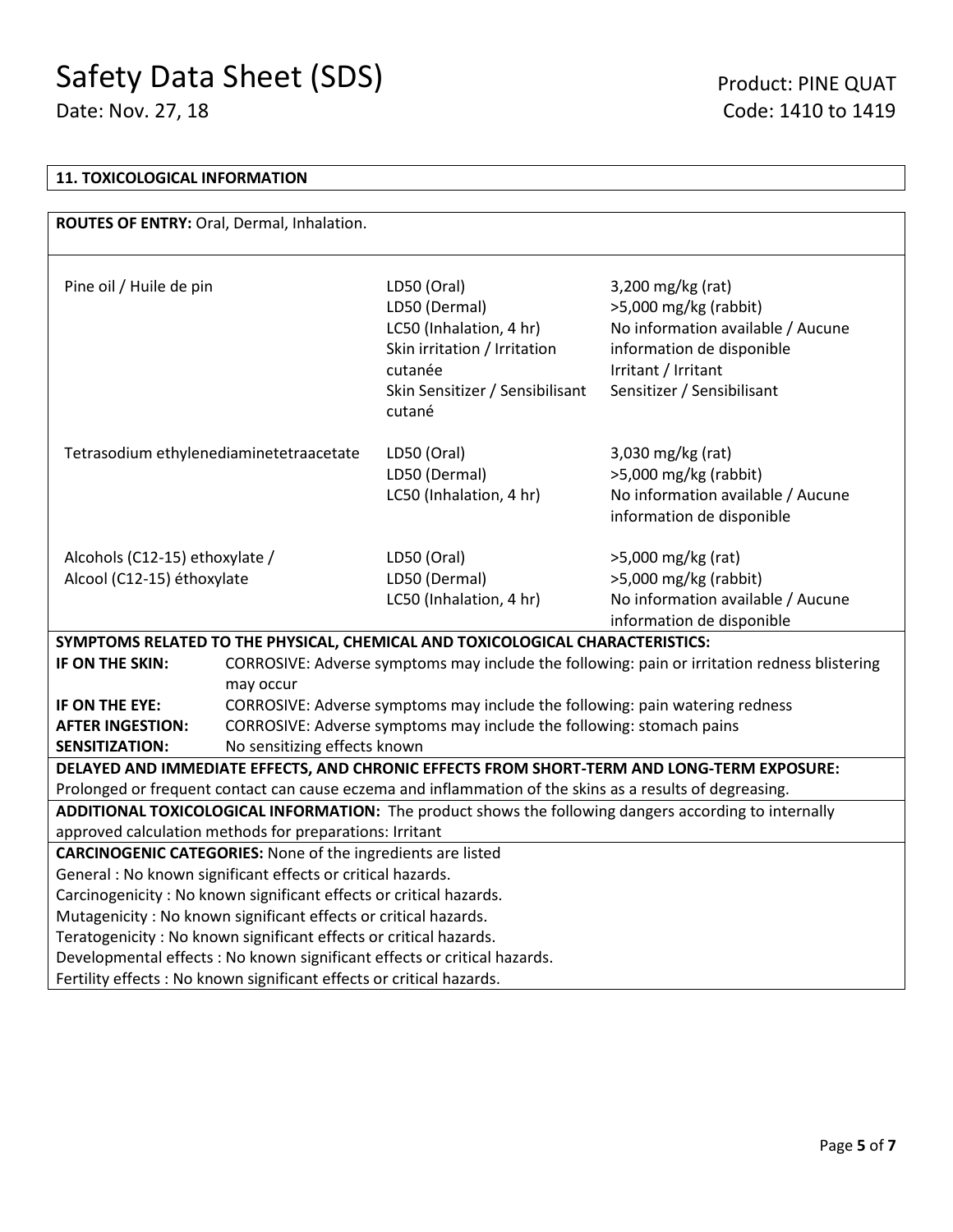## **12. ECOLOGICAL INFORMATION**

| Chemical name / Nom du produit chimique                      | Means of exposure / Moyens<br>d'expositions                              | Value / Valeur                                    |
|--------------------------------------------------------------|--------------------------------------------------------------------------|---------------------------------------------------|
| Pine Oil / Huile de pin                                      | EC50 (Daphnia magna, 48 hr)                                              | $17 - 28$ mg/l                                    |
| Tetrasodium ethylenediaminetetraacetate                      | LC50 (Pimephales promelas, 96 hr)<br>LC50 (Lepomis macrochirus, 96 hr)   | $>100$ mg/l<br>$157 - 2,070$ mg/l                 |
| Alcohols (C12-15) ethoxylate / Alcool (C12-15)<br>éthoxylate | EC50 (Algae, 72 hr)<br>EC50 (Daphnia magna, 48 hr)<br>LC50 (Fish, 96 hr) | $10 - 100$ mg/l<br>$5 - 10$ mg/l<br>$5 - 10$ mg/l |

| <b>ECOTOXICITY</b>               | No further information available                  |
|----------------------------------|---------------------------------------------------|
| PERSISTENCE AND DEGRADABILITY    | Not available.                                    |
| <b>BIOACCUMULATIVE POTENTIAL</b> | Not available.                                    |
| <b>MOBILITY IN SOIL</b>          | No further relevant information available.        |
| <b>OTHER ADVERSE EFFECTS</b>     | No known significant effects or critical hazards. |

#### **13. DISPOSAL CONSIDERATIONS**

#### **Waste treatment methods:**

**Recommendation:** The generation of waste should be avoided or minimized wherever possible. Disposal of this product, solutions and any by-products should at all times comply with the requirements of environmental protection and waste disposal legislation and any regional local authority requirements. Dispose of surplus and non-recyclable products via a licensed waste disposal contractor. Waste should not be disposed of untreated to the sewer unless fully compliant with the requirements of all authorities with jurisdiction. Waste packaging should be recycled. Incineration or landfill should only be considered when recycling is not feasible.

**Uncleaned packagings:** This material and its container must be disposed of in a safe way. Care should be taken when handling emptied containers that have not been cleaned or rinsed out. Empty containers or liners may retain some product residues. Avoid dispersal of spilled material and runoff and contact with soil, waterways, drains and sewers. **Recommendation:** Disposal must be made according to official regulations.

**Recommended cleansing agent:** Water.

#### **14. TRANSPORT INFORMATION**

| <b>UN NUMBER</b>                  | <b>NAP</b> |
|-----------------------------------|------------|
| UN PROPER SHIPPING NAME           | <b>NAP</b> |
| <b>TRANSPORT HAZARD CLASS(ES)</b> | <b>NAP</b> |
| <b>PACKING GROUP</b>              | <b>NAP</b> |
| <b>ENVIRONMENTAL HAZARDS</b>      | <b>NAP</b> |